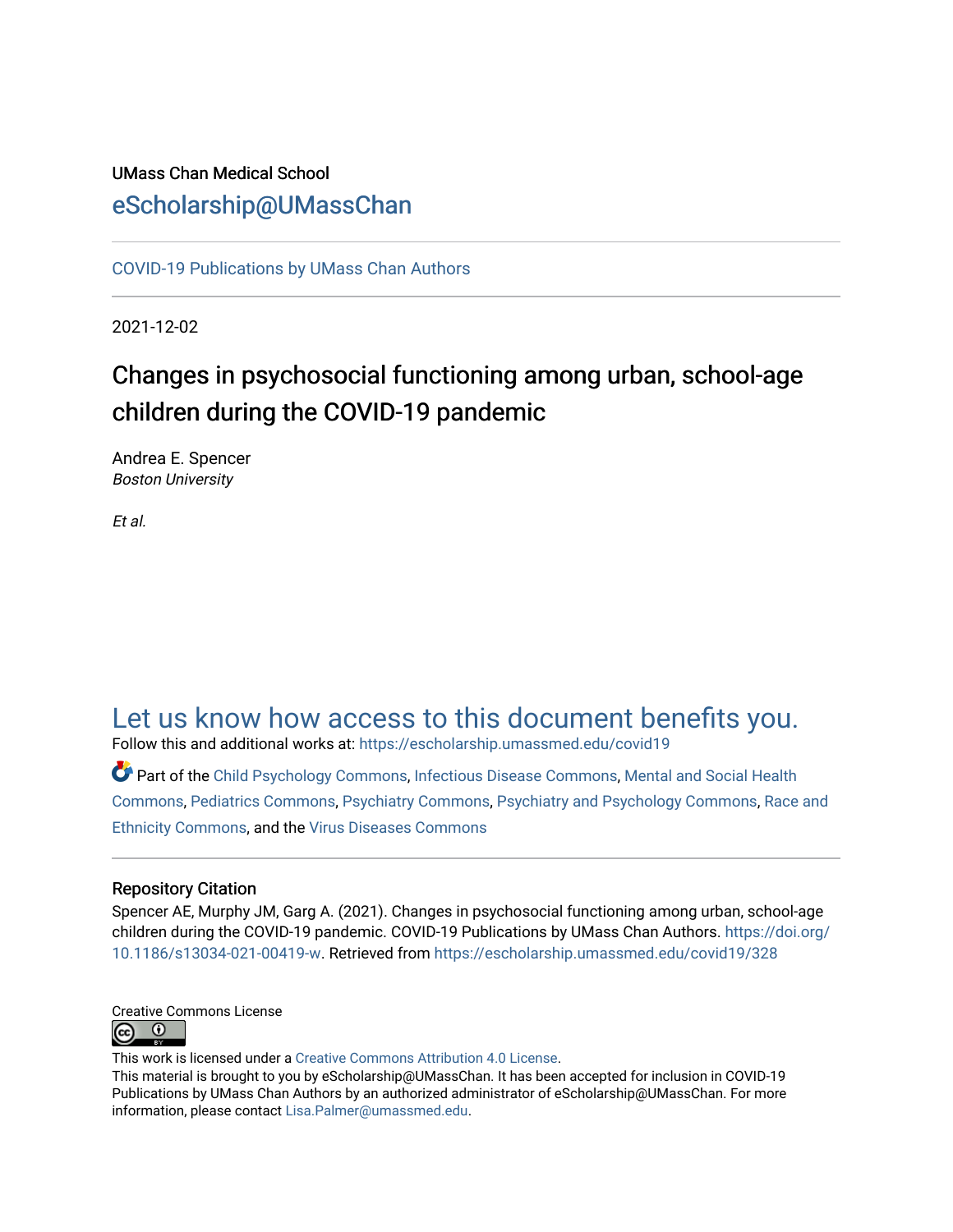## **RESEARCH ARTICLE**

## **Open Access**

# Changes in psychosocial functioning among urban, school-age children during the COVID-19 pandemic

Andrea E. Spencer<sup>1\*</sup><sup>®</sup>[,](http://orcid.org/0000-0003-1984-5380) Rachel Oblath<sup>1</sup>, Rohan Dayal<sup>1</sup>, J. Krystel Loubeau<sup>1</sup>, Julia Lejeune<sup>1</sup>, Jennifer Sikov<sup>1</sup>, Meera Savage<sup>1</sup>, Catalina Posse<sup>1</sup>, Sonal Jain<sup>1</sup>, Nicole Zolli<sup>1</sup>, Tithi D. Baul<sup>1</sup>, Valeria Ladino<sup>1</sup>, Chelsea Ji<sup>1</sup>, Jessica Kabrt<sup>1</sup>, Lillian Mousad<sup>1</sup>, Megan Rabin<sup>1</sup>, J. Michael Murphy<sup>2†</sup> and Arvin Garg<sup>3†</sup>

#### **Abstract**

**Background:** There is concern about the effect of the COVID-19 pandemic on psychosocial functioning among school-age children, who have faced unusual stressors during this time. Our goal was to assess mental health symptoms and social risks during COVID-19, compared to before the pandemic, for urban, racial and ethnic minority school-age children, and investigate the relationship between mental health and social risks.

**Methods:** We conducted a cohort study from September 2019 until January 2021 of children age 5–11 years old recruited from an urban safety net hospital-based pediatric primary care practice. We measured emotional and behavioral symptoms (including attention, internalizing, and externalizing symptoms) before and during the pandemic with the Pediatric Symptom Checklist (PSC-17). We measured social risks (including food and housing insecurity) before and during the pandemic with the THRIVE screener. We measured additional mid-pandemic COVID-related stressors with items on school participation, screens/media use, illness exposure, and caregiver mental health. We compared pre- and mid-pandemic PSC-17 symptom scores across 4 domains (total, attention, internalizing, and externalizing) and used path analysis to examine the relationship between mental health and social risks pre- and mid-pandemic.

**Results:** Caregivers of 168 children (54% non-Hispanic Black, 29% Hispanic, and 22% non-English speaking) completed the study. Children had signifcantly higher levels of emotional and behavioral symptoms midpandemic- vs. pre-pandemic in all domains. Significantly more children had a positive PSC-17 total score (18% vs. 8%, p < 0.01) and internalizing (depression and anxiety) score (18% vs. 5%,  $p < 0.001$ ) during the pandemic vs. before, indicating clinical concerns in these areas. Caregivers reported signifcantly more social risks during vs. before the pandemic (p<0.001). Mental health symptoms signifcantly correlated with number of social risks before the pandemic, but not during the pandemic. Less school assignment completion, increased screen time, and caregiver depression were all signifcantly associated with worse mid-pandemic mental health in children.

**Conclusion:** The COVID-19 pandemic has led to a dramatic increase in depression/anxiety problems and social risks among urban, racial and ethnic minority school-age children compared to before the pandemic. More research is needed to understand if these changes will persist.

<sup>1</sup> Department of Psychiatry, Boston University School of Medicine, Boston Medical Center, Boston, MA 02118, USA

Full list of author information is available at the end of the article



© The Author(s) 2021. **Open Access** This article is licensed under a Creative Commons Attribution 4.0 International License, which permits use, sharing, adaptation, distribution and reproduction in any medium or format, as long as you give appropriate credit to the original author(s) and the source, provide a link to the Creative Commons licence, and indicate if changes were made. The images or other third party material in this article are included in the article's Creative Commons licence, unless indicated otherwise in a credit line to the material. If material is not included in the article's Creative Commons licence and your intended use is not permitted by statutory regulation or exceeds the permitted use, you will need to obtain permission directly from the copyright holder. To view a copy of this licence, visit [http://creativecommons.org/licenses/by/4.0/.](http://creativecommons.org/licenses/by/4.0/) The Creative Commons Public Domain Dedication waiver ([http://creativeco](http://creativecommons.org/publicdomain/zero/1.0/) [mmons.org/publicdomain/zero/1.0/](http://creativecommons.org/publicdomain/zero/1.0/)) applies to the data made available in this article, unless otherwise stated in a credit line to the data.

<sup>\*</sup>Correspondence: Andrea.Spencer@bmc.org

<sup>†</sup> J. Michael Murphy and Arvin Garg contributed equally as co-senior authors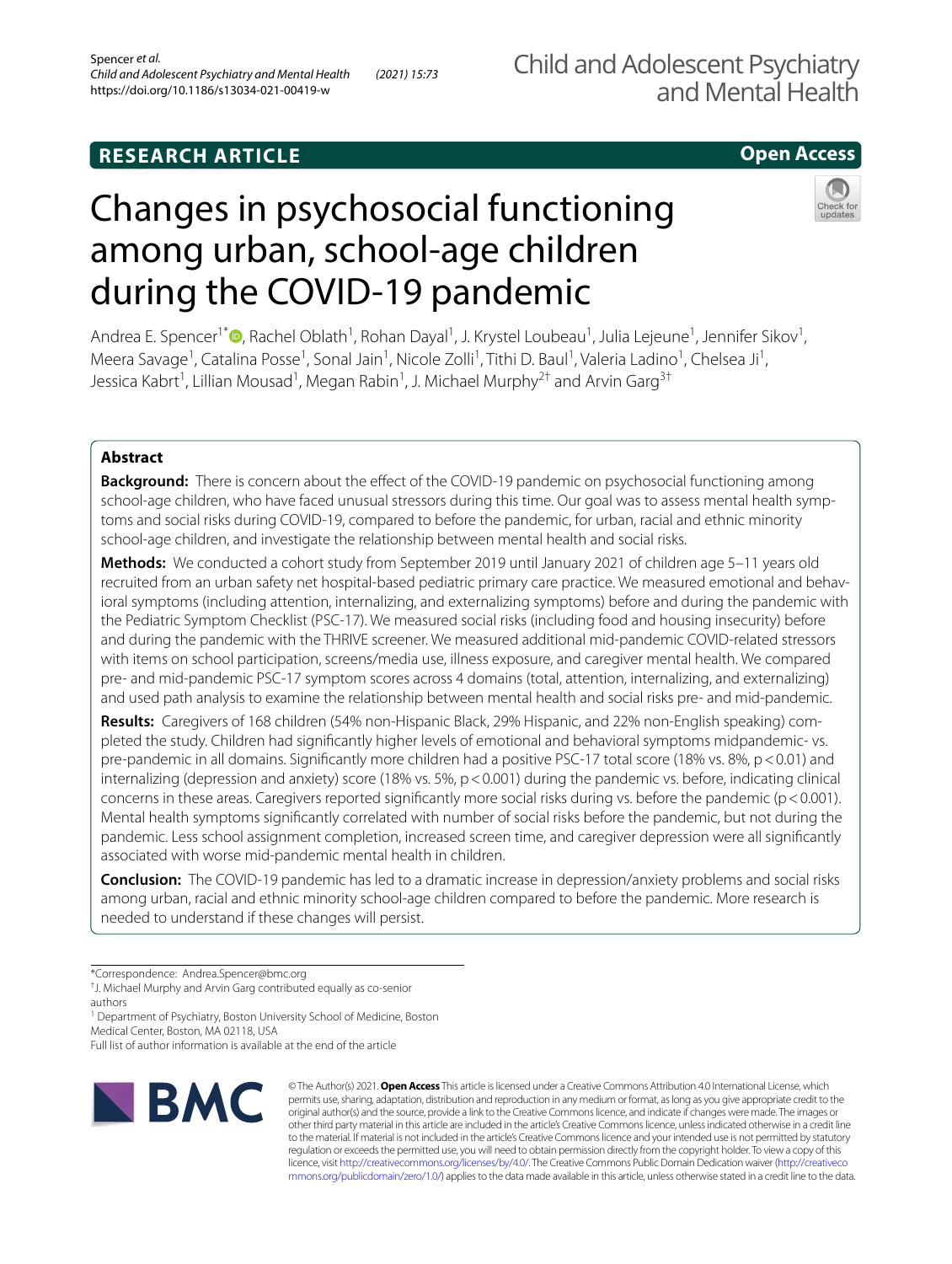**Keywords:** COVID-19, Child psychiatry, Social determinants of health, Urban health, Minority health, Anxiety, Depression

#### **Introduction**

Since COVID-19 was declared a global pandemic, [\[1](#page-10-0)] children have faced many pandemic-related adversities, including social isolation, school closures, increased screen time, stressed caregivers, financial difficulties, reduced access to health care, and loss of loved ones [\[2](#page-10-1)]. One year later, experts fear that this pandemic may have led to another public health crisis: a surge in psychosocial problems among children [[3](#page-11-0)]. Amid growing concern even pre-pandemic about meeting the needs of children with mental health problems in the US, [[4\]](#page-11-1) worsening child mental health could lead to a mental health crisis for an entire generation, [[5](#page-11-2), [6\]](#page-11-3) including lifelong adverse consequences and increased rates of suicide.

Given the associations between adverse childhood events, poverty, and mental health, there is particular concern for racial and ethnic minority youth, who are likely to be disproportionately impacted by pandemicrelated stressors and psychosocial problems [\[7](#page-11-4)[–11](#page-11-5)]. Racial and ethnic minority youth experience disproportionate burden of psychosocial risks associated with chronic, impairing mental health problems  $[12]$  $[12]$ . These include poverty and unmet social needs such as food insecurity, which pre-COVID was more than twice as common in Hispanic and non-Hispanic Black households compared to white households in the US [\[13](#page-11-7)]. Food insecurity is associated with a range of psychiatric problems in children and adolescents, including inattention/hyperactivity, [[14\]](#page-11-8) aggression/anxiety, [\[15](#page-11-9)] and dramatically higher rates of suicide attempts [\[16](#page-11-10)]. Other community factors including violence exposure and discrimination contribute to worse mental health for racial and ethnic minority youth [\[12](#page-11-6), [17](#page-11-11)]. Despite experiencing many risk factors for psychopathology at high rates, racial and ethnic minority children are less likely to receive mental health treatment [\[12](#page-11-6), [18](#page-11-12)]. Maternal depression, which also dramatically increases a child's risk for psychopathology, is also considerably more prevalent in racial and ethnic minority youth, [[12,](#page-11-6) [19\]](#page-11-13) but Black and Latina mothers are less likely to receive treatment for postpartum depression [\[20](#page-11-14)]. Many of these psychosocial stressors including poverty and food insecurity, community violence, and difficult access to care all worsened during the COVID-19 pandemic, particularly for urban, racial and ethnic minority children, raising particular concern about the mental health of this group of children during the pandemic.

A number of studies have begun to illustrate the impact of the pandemic on child mental health, with most concluding that child mental health had worsened during the pandemic  $[21-25]$  $[21-25]$  $[21-25]$ . The most commonly reported symptoms included depression and anxiety, with very high prevalence estimates in a few studies (e.g., 50% for depression and over 60% for anxiety) [[22](#page-11-17)]. Existing literature suggests that repeated exposure to COVID-19 media coverage, increased social media use, and having a family member working on the pandemic front line have contributed to these mental health impacts, which are reported most profoundly in adolescent females [\[22](#page-11-17)]. However, there are key gaps that exist in the literature on child mental health during the COVID-19 pandemic. First, the vast majority of studies are cross-sectional, without pre-pandemic data to compare to mid-pandemic samples. This limits interpretation of most studies, which rely on regional or national estimates as comparators. Second, most studies have been conducted with adolescents as opposed to preadolescent children. Finally, very few studies have been conducted with populations who are most susceptible to the impacts of COVID-19, including low-income populations and minoritized populations in the US. One study raised the concern that low-income, preadolescent children might be particularly high risk for mental health deterioration from the COVID-19 pandemic [[26\]](#page-11-18). We found no studies that measured the mental health impacts of acute rises in fnancial hardship and unmet basic needs such as food insecurity on child mental health. In addition, there is some conficting data showing that particularly for younger, pre-adolescent children, some may actually have experienced improved mental health during the COVID-19 pandemic. For example, one study using the 19-item, Brief Problem Monitor screening tool to measure mental health in US children before and during the COVID-19 pandemic showed improved overall mental health among Hispanic youth age 10–14 years old, who were recruited from one charter school in Texas between January and May of 2020 [[27\]](#page-11-19). Other studies have reported that some younger children have felt calmer or experienced improved symptoms during the pandemic, and have enjoyed spending more quality time with family  $[22]$  $[22]$  $[22]$ . Thus, there is a need for more studies measuring psychosocial symptoms before and after the pandemic among preadolescent, school-age children—particularly those who have the most exposure to pandemic-related hardship—in order to best evaluate the scope of this new public health concern.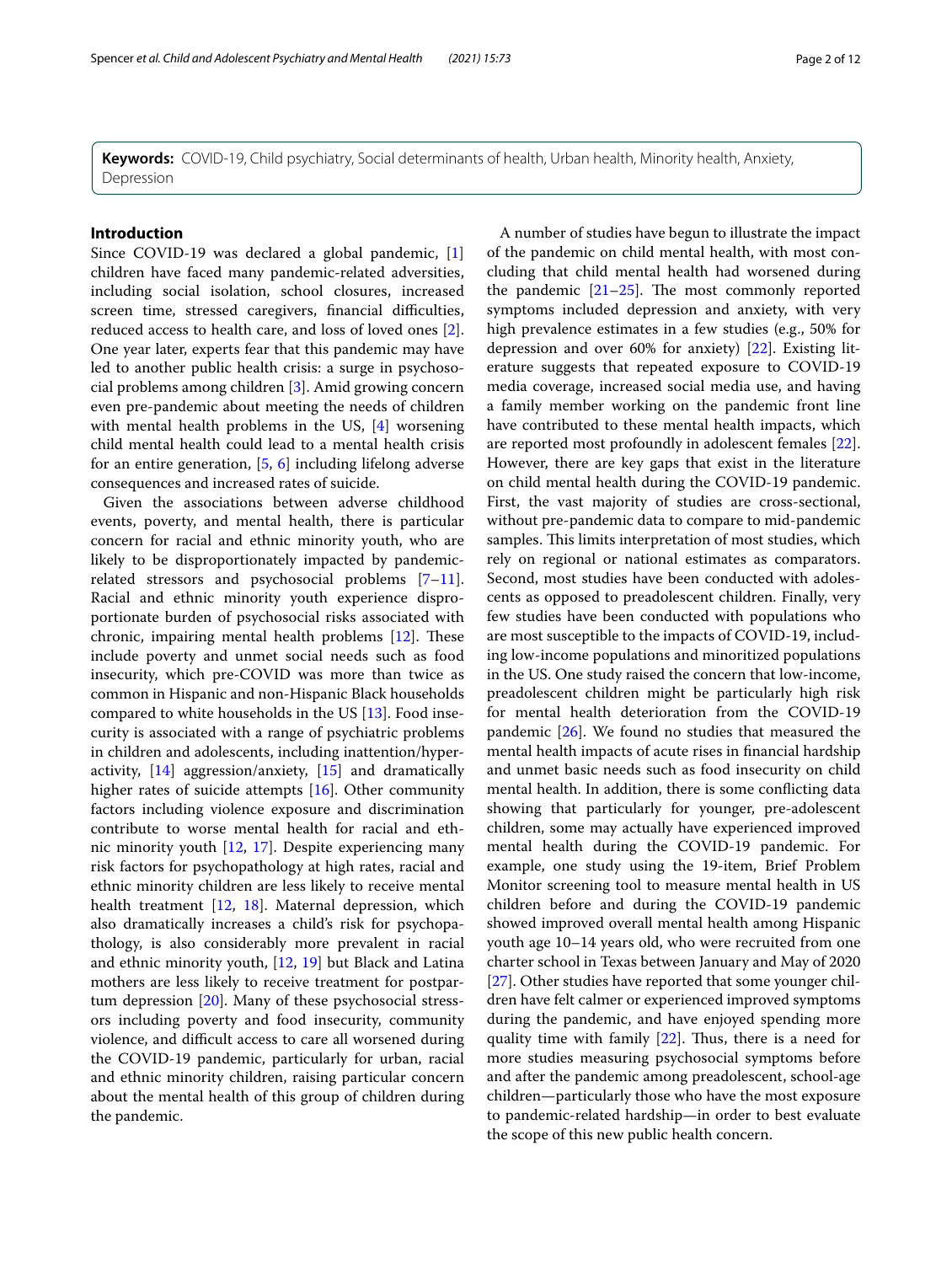The goal of the current study was to compare mental health symptoms before and during the pandemic, in a sample of racially and ethnically diverse school-aged children from an urban, safety-net, hospital-based pediatric primary care practice. We examined changes in the severity of overall emotional and behavioral symptoms, as well as changes within specifc symptom domains (internalizing, externalizing, and attention). We also sought to understand the relationship between child mental health and social risks (e.g., food insecurity and difficulty paying bills) during the pandemic, including pandemicspecifc stressors (e.g., school assignment completion, screen time). We hypothesized that more children would have mental health problems during the pandemic than before, and that worse mental health would be associated with increased social risks.

#### **Methods**

#### **Research design and setting**

We conducted a cohort study with children who had been screened for emotional and behavioral symptoms and social risks as part of routine care at an urban, safetynet, hospital-based, pediatric primary care clinic in the 6 months before pandemic onset. Screened children were between 5 and 11 years old at the time of their pre-pandemic well visit. We contacted legal guardians ("caregivers" hereafter) to re-administer the same mental health and social risk screeners, adding a brief questionnaire of other COVID-specifc variables, three times at 3-month intervals. Here, we present results comparing data from the pre-pandemic clinical visit (conducted between September 2019 and February 2020) to the initial mid-pandemic assessment (conducted between August 2020 and January 2021).

We identifed potentially eligible children using electronic health records (EHRs). Eligible children had attended well visits between September 1, 2019 and March 1, 2020, at which their caregivers had completed a universal emotional and behavioral symptom screener, the Pediatric Symptom Checklist (PSC-17) [[28](#page-11-20)]. Children were excluded if complete PSC-17 results were not documented; if their caregiver could not understand informed consent procedures in English, Spanish, or Haitian Creole; or if their sibling had already participated (to enroll unique households).

From August 2020 until January 2021, trained research staf fuent in the preferred language of each household contacted caregivers by phone in a randomized order. For caregivers interested in participating, informed consent procedures were conducted by phone and an electronic informed consent document was sent and signed via email or text via the electronic, HIPAA-compliant database, REDCap  $[29, 30]$  $[29, 30]$  $[29, 30]$ . Research staff then sent a REDCap questionnaire via email or text to caregivers in the language of their choice (English, Spanish, or Haitian Creole). Research staff also offered to read questions to participants if preferred. When applicable, caregivers were instructed to complete the questionnaire only for the frst child in randomized order. Caregivers received a \$20 gift card at each time point for participating.

The study was approved by the Boston University Medical Campus Institutional Review Board.

#### **Measures**

*Emotional and behavioral symptoms* The Pediatric Symptom Checklist (PSC-17) is used for routine mental health screening at our study site in six languages including Spanish and Haitian Creole, and item-level pre-pandemic PSC-17 results were obtained from EHRs. Caregivers complete the PSC-17 on paper, rating a series of 17 child symptoms on a three-point Likert scale based on how often they are present (*never* = 0, *sometimes* = 1, or *often*=*2*). Responses are summed to produce a total problems score and three subscale scores: internalizing (depression and anxiety) problems, externalizing (behavioral) problems, and attention problems. Higher scores indicate more severe symptoms, and each subscale also has a cut-off indicative of clinically concerning symptoms in that domain. The PSC-17 was developed via factor analysis from the longer, 35-item Pediatric Symptom Checklist (PSC-35), and studies have shown it is valid and reliable in detecting children at high mental health risk overall and in each domain [\[28](#page-11-20), [31](#page-11-23), [32\]](#page-11-24). In a recent, updated validation study of the PSC-17 with a sample of 80,680 children, [[28](#page-11-20)] Cronbach's α was 0.87 for the overall PSC-17, 0.78 for the internalizing subscale, 0.82 for attention, and 0.80 for externalizing—all very similar to the original derivation study [[33](#page-11-25)]. Test–retest reliability was also good (ICC=0.85) [ $28$ ,  $33$ ]. In our sample, which included English, Spanish, and Haitian Creole speakers, the overall PSC-17 demonstrated strong internal consistency, with Cronbach's  $\alpha$  coefficients of 0.88 pre-pandemic and 0.90 mid-pandemic. On the three subscales, pre- and mid-pandemic α's were 0.75 and 0.83 for internalizing; 0.86 and 0.82 for attention; and 0.81 at both time points for externalizing.

*Social Risks* The THRIVE screening tool is a questionnaire developed at our hospital that evaluates families' social risks and unmet needs [\[34](#page-11-26)]. THRIVE was developed as an adaptation of WE CARE (Well Child Care, Evaluation, Community Resources, Advocacy, Referral, Education), a pediatric social needs screening and referral program [[35\]](#page-11-27). THRIVE includes the "hunger vital sign," a validated 2-item food insecurity screener, [\[36\]](#page-11-28) as well as items on housing instability, unemployment, medication afordability, transportation to medical appointments,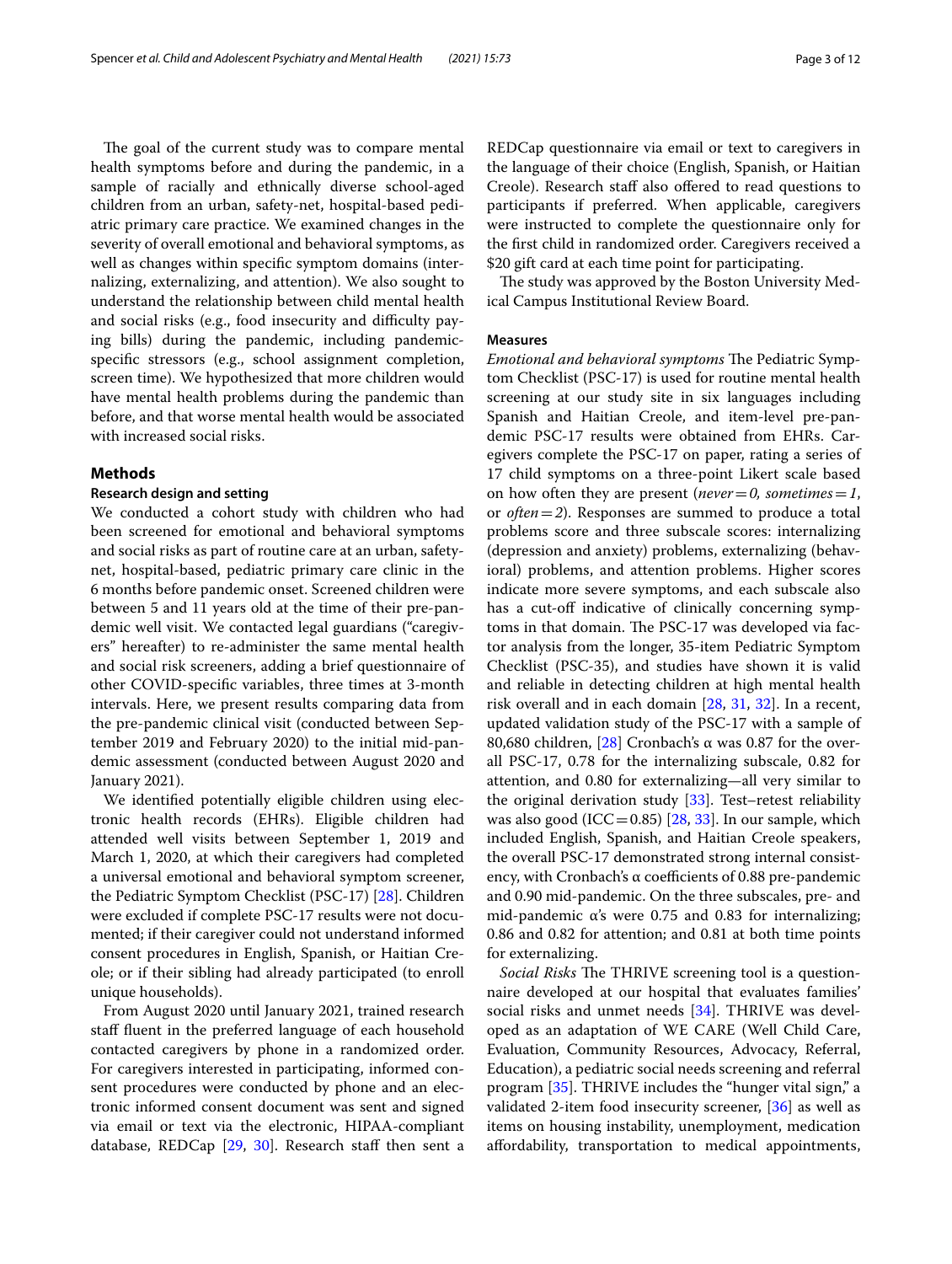educational goals, and the ability to pay bills and meet family caregiving needs [[34\]](#page-11-26). THRIVE is administered routinely at in-person pediatric visits at our study site, and item-level pre-pandemic data was obtained from EHRs. We examined individual social risks and also tallied the number of risks per family to make a social risk "score," which has been shown to correlate with mental health problems in school-age children [\[7\]](#page-11-4).

*Caregiver Mental Health* We assessed mid-pandemic caregiver symptoms of depression and anxiety using the Patient Health Questionnaire-2 (PHQ-2) [[37\]](#page-11-29) and General Anxiety Disorder-2 (GAD-2) [[38](#page-11-30)]. Both of these questionnaires, which each have two items answered along a 4-point Likert scale, were developed as more efficient screening counterparts to their longer versions, the PHQ-9 [[39\]](#page-11-31) and the GAD-7 [[40\]](#page-11-32). In the original validation study, a score of  $\geq$  3 on the PHQ-2 had a sensitivity of 83% and specifcity of 92% for major depression compared to structured diagnostic interview with a mental health professional [[37\]](#page-11-29). Receiver operating characteristic analysis also identifed 3 as the optimal cutpoint for use as a screen, and increasing PHQ-2 scores from 0 to 6 were associated with increasing functional impairment. In a meta-analysis on validation studies of the GAD-2, pooled sensitivity and specifcity from six samples showed a sensitivity of 0.76 and specifcity of 0.81 for generalized anxiety disorder at a cutpoint of 3, [\[38\]](#page-11-30) In our study, Cronbach's α was 0.81 for the PHQ-2 and 0.86 for the GAD-2, both collected mid-pandemic only.

*Additional mid-pandemic variables* The research team created a brief questionnaire to obtain mid-pandemic information about stressors we hypothesized would be associated with child mental health during the pandemic, including completion of remote school assignments, screen time usage and change during the pandemic, exposure to COVID-related media, and knowing someone who contracted COVID-19. Items were developed and ultimately approved by the frst author and both senior authors, who are experts in child psychiatry (AS), pediatrics (AG), and pediatric psychology and survey development (JMM), following review of existing questionnaires and discussion of authors' clinical experience during the initial months of the pandemic. The goal was to develop only a few items that would provide some information on stressors of primary concern to the research team without dramatically increasing respondent burden. We also included the following open-ended item: "Please tell us anything else you think is important about how coronavirus has impacted your child's health or well-being." These additional mid-pandemic questions are available as Additional fle [1](#page-10-2).

*Sociodemographic variables* We extracted the following sociodemographic data from the EHR: child's age, gender, race, ethnicity, health insurance status (*public, private*, or *uninsured*), and caregivers' preferred language.

*Needs Assistance* At the end of the survey, we asked parents if they would like assistance with any resources or referrals from research staf. Parents who answered "yes" could write in (free text) what they needed help with, and received a follow up call from research staff to further discuss and help when possible. Research staf tracked the category of need and whether they were able to help meet the need requested.

#### **Data analysis**

Data analysis was conducted in Stata 16.1 [\[41](#page-11-33)]. We used paired sample t-tests to compare pre- and mid-pandemic PSC-17 scores, as well as pre- and mid-pandemic THRIVE. Cohen's *d* was used to compute efect size  $(small = 0.2, medium = 0.5, large = 0.8)$ . Two-sample tests of proportions were used to compare pre- and mid-pandemic rates for positive PSC-17 total and subscale scores and for individual social risks.

Path analysis with maximum likelihood estimation was used to explore the hypothesized relationships between the PSC-17 total score and number of social risks both before and during the pandemic (Fig. [1a](#page-5-0)). An additional model included variables we hypothesized would be associated with PSC-17 scores during the pandemic: caregiver anxiety and depression symptoms, remote assignment completion, change in screen time during the pandemic, knowing someone who became sick with COVID-19, and exposure to COVID-19 media. In this model, we tested the association of these variables with mid-pandemic PSC-17 total scores, while controlling for pre-pandemic PSC-17 total scores and both pre- and mid-pandemic social risk scores.

Full information maximum likelihood estimation was used to handle missing data. Standard indices were used to assess model ft (non-signifcant Chi Square; Root Mean Square Error of Approximation [RMSEA]<0.08; Comparative Fit Index [CFI] and Tucker-Lewis Index  $[TLI] > 0.95$  [\[42](#page-11-34)].

We used content analysis to code and summarize responses to the open-ended question [[43](#page-11-35), [44](#page-11-36)]. First, the research team as a group reviewed the open-ended question responses together and defned an initial set of concepts—or codes—in the data. Then, two authors (AS and MS) independently reviewed the open-ended responses for both presence and frequency of each code, creating new codes as needed when concepts in the text were not encompassed with pre-determined codes. The research team met again to review, discuss and resolve discrepancies in the coding and collapse codes where appropriate to create the fnal set of codes and frequencies (i.e.,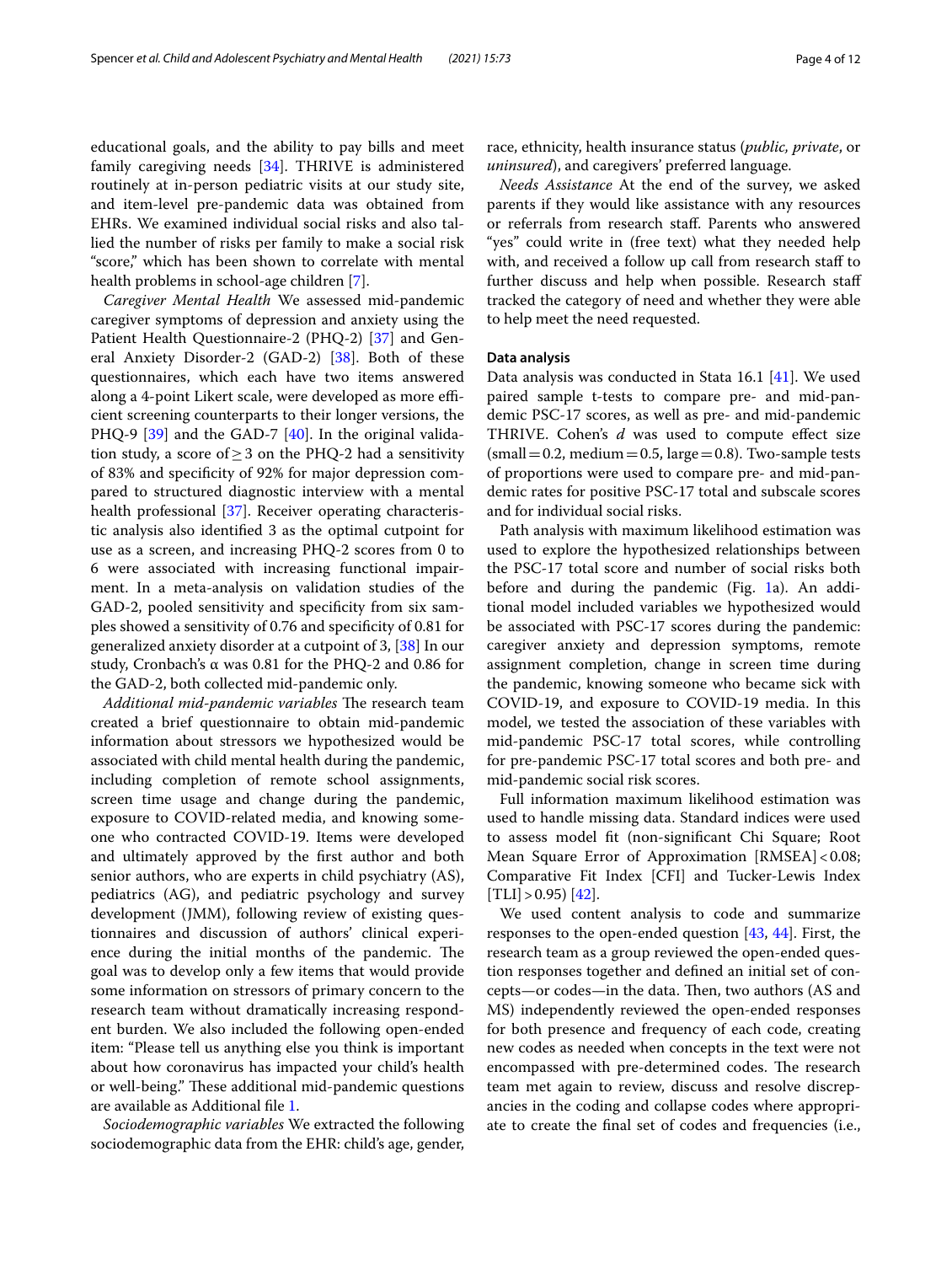

<span id="page-5-0"></span>unique number of participants whose response included that code).

#### **Results**

#### **Sample characteristics**

We identifed 1,051 eligible children from the EHR report, encompassing 913 unique households. We reached 508 households by phone; 223 of the caregivers reached (44%) consented for the study; 168 of the caregivers who consented (75%) answered questionnaire items and were included in the analysis. Overall, there were no signifcant diferences in age, race/ethnicity, or preferred language between the group of all eligible children vs. those who participated. Male children represented a greater proportion of the fnal sample (57%) vs. the sample of all eligible children (48%),  $\chi^2(1) = 5.30$ ,  $p$ <0.05. There were also no significant differences in prepandemic PSC-17 scores (total problems and subscales) between all eligible children vs. participants.

Demographics of the sample are presented in Table [1](#page-6-0). Children had a mean age of 8.5 (SD 1.8), were 57% male and 43% female, and majority identifying as Black and Hispanic (54% Non-Hispanic Black, 29% Hispanic, 5% Non-Hispanic White, 2% other, and 10% unknown). Caregiver language preferences were English (79%), Haitian Creole (16%), and Spanish (5%).

#### **Emotional and behavioral symptoms before and during COVID‑19**

As shown in Table [2,](#page-7-0) higher levels of emotional and behavioral symptoms were recorded in the mid-pandemic vs. pre-pandemic period. The mean PSC-17 total score was signifcantly higher mid-pandemic (*M*=8.04, *SD*=6.41) vs. pre-pandemic (*M*=5.59, *SD*=5.80),  $t(152)=6.17$ ,  $p < 0.001$ ,  $d = 0.50$ , indicating overall worse mental health. Mean scores were also signifcantly higher on all three subscales of the PSC-17, indicating signifcantly more attention, internalizing symptoms, and externalizing symptoms mid-pandemic vs. pre-pandemic.

Similarly, signifcantly more children had a categorical PSC-17 score indicating overall risk for mental health problems in the mid-pandemic vs. pre-pandemic period (18% vs. 8%, *z*=2.64, *p*<0.01). As shown in Table [2](#page-7-0), the proportion of children who scored at risk on the internalizing subscale was also signifcantly greater mid-pandemic vs. pre-pandemic (18% vs. 5%, *z*=3.72, *p*<0.001). There were no significant differences in the proportion of children with positive externalizing or attention problems scores between time points.

Almost all children with positive pre-pandemic PSC-17 total scores still had positive mid-pandemic scores (85%), but the majority of children with positive mid-pandemic PSC-17 total scores had screened negative before the pandemic (61%). Among children with positive prepandemic PSC-17 total scores ( $n=13$ ), scores were not signifcantly diferent mid-pandemic vs. pre-pandemic, mean difference =  $-$  0.23, t(12) =  $-$  0.24, p = 0.82,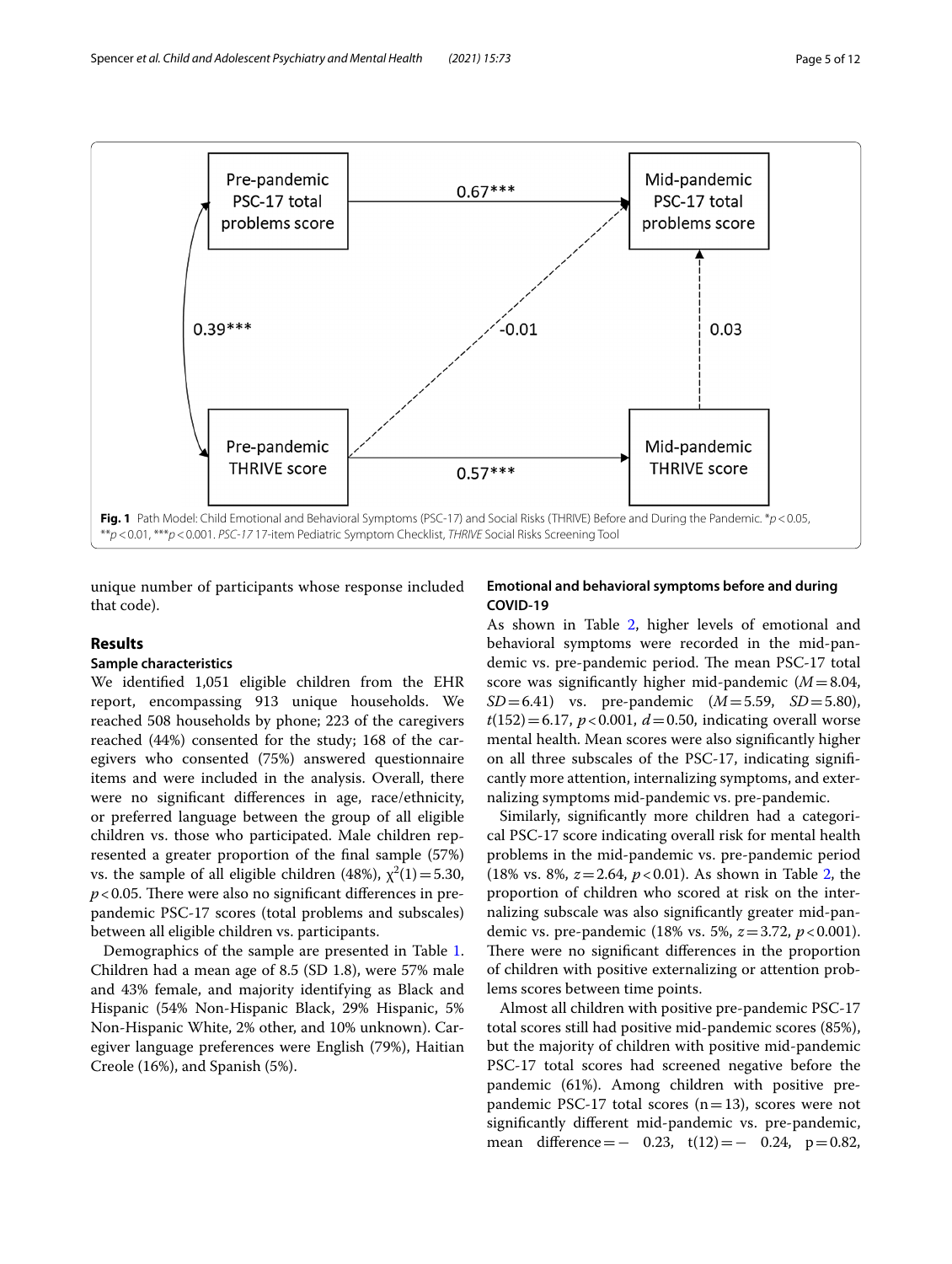#### <span id="page-6-0"></span>**Table 1** Caregiver and Child Characteristics

|                                               | N (%)     |
|-----------------------------------------------|-----------|
| Total                                         | 168 (100) |
| Child age                                     |           |
| Mean (SD)                                     | 8.5(1.8)  |
| Child sex                                     |           |
| Male                                          | 96 (58)   |
| Female                                        | 72 (43)   |
| Child race/ethnicity                          |           |
| Non-Hispanic Black                            | 91 (54)   |
| Hispanic                                      | 48 (29)   |
| Non-Hispanic White                            | 9(5)      |
| Other                                         | 3(2)      |
| Unknown                                       | 17(10)    |
| Caregiver preferred language                  |           |
| English                                       | 132 (79)  |
| Haitian Creole                                | 27 (16)   |
| Spanish                                       | 9(5)      |
| Child insurance                               |           |
| Public                                        | 116 (69)  |
| Commercial                                    | 46 (27)   |
| Health Safety-Net/Uninsured                   | 6(4)      |
| School assignment completion since March 2020 |           |
| Little or None                                | 19(11)    |
| Some                                          | 32 (19)   |
| Most or all                                   | 111 (66)  |
| Unknown                                       | 6(4)      |
| Change in screen time due to COVID-19         |           |
| Much less                                     | 6(4)      |
| Somewhat less                                 | 2(1)      |
| About the same                                | 15 (9)    |
| Somewhat more                                 | 36 (21)   |
| Much more                                     | 103 (61)  |
| Unknown                                       | 6(4)      |
| Exposure to COVID-19 media                    |           |
| No                                            | 70 (42)   |
| Yes                                           | 93 (55)   |
| Unknown                                       | 5(3)      |
| Child knows someone who contracted COVID-19   |           |
| No                                            | 123 (73)  |
| Yes                                           | 40 (24)   |
| Unknown                                       | 5(3)      |
| Caregiver depression (PHQ-2)                  |           |
| Negative $(<$ 3)                              | 127 (76)  |
| Positive $( \geq 3)$                          | 33 (20)   |
| Unknown                                       | 8(5)      |
| Caregiver anxiety (GAD-2)                     |           |
| Negative $(<$ 3)                              | 113 (67)  |
| Positive $( \geq 3)$                          | 46 (27)   |
| Unknown                                       | 9 (5)     |

*SD* standard deviation, *PHQ-2* Patient Health Questionnaire, 2-item version, *GAD-2* Generalized Anxiety Disorder Screener, 2-item version

 $d=0.06$ . However, among children who had negative prepandemic PSC-17 total scores ( $n=139$ ), scores were significantly higher mid-pandemic, mean difference $=2.70$ ,  $t(138)=6.44$ , p < 0.001, d = 0.54.

#### **Social risks before and during COVID‑19**

THRIVE social risk data was obtained for the full sample during the mid-pandemic assessment, and was documented in the EHR for 138 families (82%) during the pre-pandemic period. THRIVE scores, indicating the number of caregiver-reported social risks, were signifcantly higher mid-pandemic (*M*=2.12, *SD*=2.12) vs. pre-pandemic (*M*=0.97, *SD*=1.60), *t*(100)=6.49,  $p < 0.001$ . Table [2](#page-7-0) shows the proportion of caregivers reporting each individual social risk before and after the pandemic, including *z*-scores comparing scores by time point. All THRIVE items except difficulties with transportation and afording medication were signifcantly more prevalent mid- vs. pre-pandemic. Food insecurity increased from 16% of families pre-pandemic to 50% mid-pandemic ( $z = 6.74$ ,  $p < 0.001$ ).

#### **Social risks and mental health**

Pearson correlations for continuous study variables are reported in Table [3](#page-7-1). The correlation between pre-pandemic PSC-17 and THRIVE scores  $(r=0.42, p<0.001)$ was signifcantly stronger than the correlation between mid-pandemic PSC-17 and THRIVE scores (*r*=0.18, *p*<0.05), *z*=2.06, *p*<0.05.

We used path analysis to further explore the associations between THRIVE scores and PSC-17 total scores (results shown in Fig.  $1b$ ). The model was consistent with good fit,  $\chi^2(1) = 0.08$ ,  $p = 0.78$ , RMSEA = 0.00,  $CFI = 1.00$ ,  $TLI = 1.04$ . There was a significant association between THRIVE scores pre- and mid-pandemic  $(\beta = 0.57, p < 0.001)$ . There was also a significant association between PSC-17 total scores pre- and midpandemic ( $\beta$  = 0.67, p < 0.001). There was a significant relationship between emotional/behavioral symptoms and social risks before the pandemic. Pre-pandemic PSC-17 total scores were signifcantly correlated with pre-pandemic THRIVE scores  $(r=0.39, p < 0.001)$ . However, there was no signifcant correlation between mid-pandemic PSC-17 total scores and THRIVE scores at either time point. We estimated an additional model to test whether mid-pandemic THRIVE scores moderated the relationship between pre- and mid-pandemic PSC-17 total scores. Although the model was consistent with good ft, the interaction was not signifcant.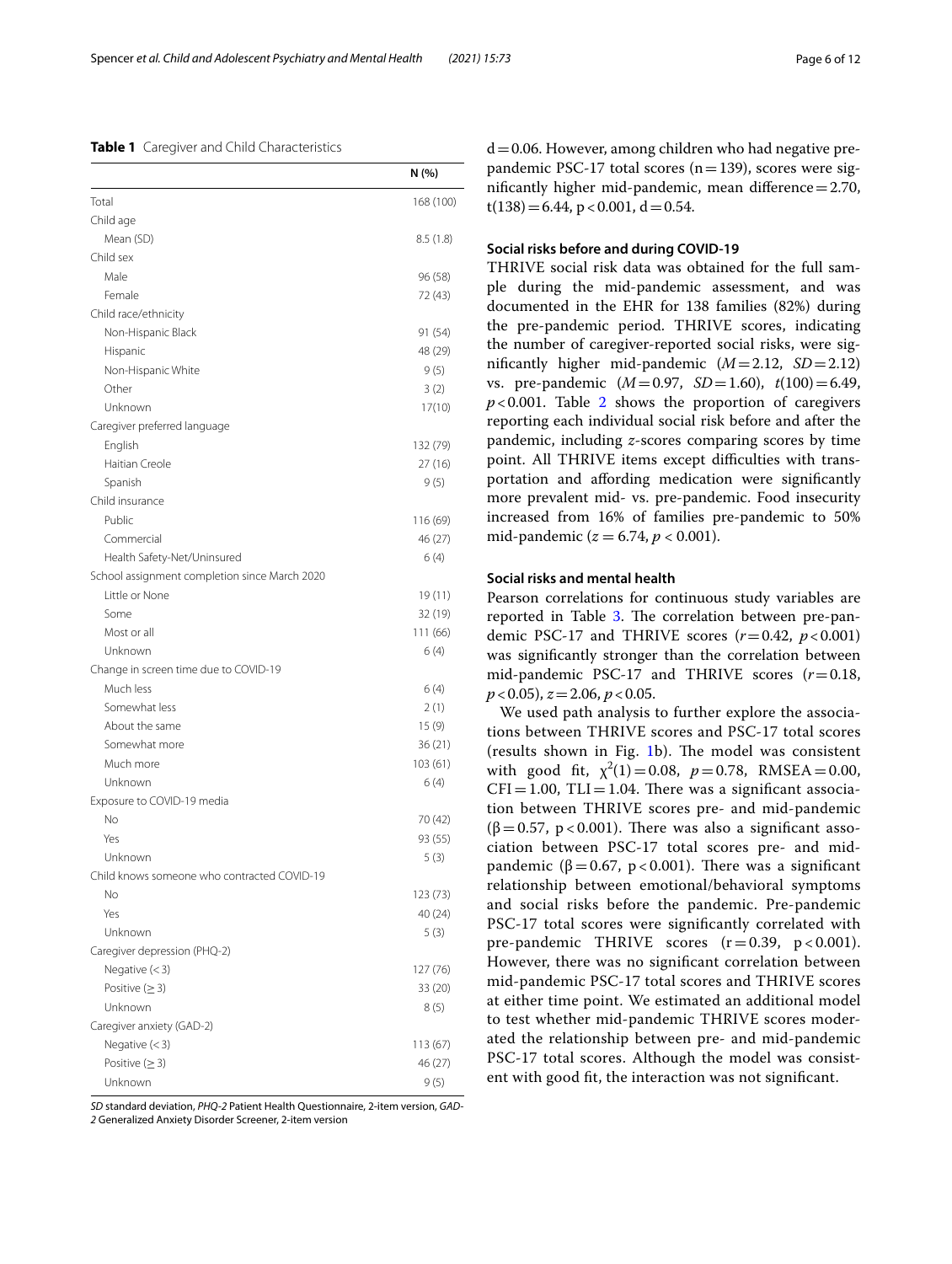|                                         | Pre-pandemic | Mid-pandemic                     | <b>Difference testing</b> | Cohen's d |
|-----------------------------------------|--------------|----------------------------------|---------------------------|-----------|
| Child emotional and behavioral symptoms |              |                                  |                           |           |
| PSC-17 total problems                   |              |                                  |                           |           |
| Mean score (SD)                         | 5.59 (5.80)  | 8.04(6.41)                       | $t(152) = 6.17***$        | 0.50      |
| % positive                              | 8            | 18                               | $z = 2.64***$             |           |
| PSC-17 internalizing problems           |              |                                  |                           |           |
| Mean score (SD)                         | 1.06(1.56)   | 2.18(2.20)                       | $t(161) = 6.92***$        | 0.52      |
| % positive                              | 5            | 18                               | $z = 3.72***$             |           |
| PSC-17 externalizing problems           |              |                                  |                           |           |
| Mean score (SD)                         | 1.85(2.39)   | 2.58(2.69)                       | $t(160) = 3.99***$        | 0.35      |
| % positive                              | 7            | 10                               | $z = 0.81$                |           |
| PSC-17 attention problems               |              |                                  |                           |           |
| Mean score (SD)                         | 2.68(2.78)   | $t(162) = 3.34***$<br>3.23(2.64) |                           | 0.37      |
| % positive                              | 14           | 12                               | $z = -0.63$               |           |
| THRIVE total score                      |              |                                  |                           |           |
| Mean (SD)                               | 0.97(1.60)   | 2.12(2.12)                       | $t(100) = 6.49***$        | 0.58      |
| Specific social risks                   |              | % positive<br>% positive         |                           | z-score   |
| Housing insecurity                      |              | 3                                | 12                        | $2.81***$ |
| Food insecurity                         |              | 16                               | 50                        | $6.74***$ |
| Difficulty with transportation          |              | 12                               | 14                        | 0.39      |
| Difficulty affording meds               |              | 6                                | 9                         | 1.05      |
| Difficulty paying bills                 |              | 16                               | 38                        | $4.00***$ |
| Difficulty with dependent care          |              | $\mathbf{1}$                     | 10                        | $3.27***$ |
| Unemployment                            |              | 3                                | 10                        | $2.55*$   |
| Interest in more education              |              | 20                               | 39                        | $3.40***$ |

<span id="page-7-0"></span>**Table 2** Child emotional and behavioral symptoms (measured with the PSC-17) and social risks (measured with THRIVE) before and during the COVID-19 pandemic

*PSC-17* 17-item Pediatric Symptom Checklist, measuring, *THRIVE* Social Risks Screening Tool

\**p*<.05, \*\**p*<.01, \*\*\**p*<.001

#### <span id="page-7-1"></span>**Table 3** Correlations between study variables

|                                          |            |            | 3                        | 4                        |          | 6                        |           |
|------------------------------------------|------------|------------|--------------------------|--------------------------|----------|--------------------------|-----------|
| 1. Pre-pandemic PSC-17 total problems    |            |            |                          |                          |          |                          |           |
| 2. Mid-pandemic PSC-17 total problems    | $0.68***$  |            |                          |                          |          |                          |           |
| 3. Pre-pandemic THRIVE total score       | $0.42***$  | $0.30**$   | $\overline{\phantom{0}}$ |                          |          |                          |           |
| 4. Mid-pandemic THRIVE total score       | $0.22***$  | $0.18*$    | $0.59***$                | $\overline{\phantom{0}}$ |          |                          |           |
| 5. School assignment completion          | $-0.37***$ | $-0.43***$ | $-0.22*$                 | $-0.10$                  |          |                          |           |
| 6. Change in screen time during COVID-19 | 0.04       | $0.18*$    | 0.04                     | $-0.01$                  | $-0.03$  | $\overline{\phantom{0}}$ |           |
| 7. Caregiver Depression (PHQ-2)          | $0.17*$    | $0.37***$  | $0.24*$                  | $0.35***$                | $-0.13$  | 0.09                     |           |
| 8. Caregiver Anxiety (GAD-2)             | $0.18*$    | $0.33***$  | $0.27***$                | $0.39***$                | $-0.16*$ | $0.16*$                  | $0.60***$ |

*PSC-17* 17-item Pediatric Symptom Checklist, *THRIVE* Social Risks Screening Tool, *PHQ-2* Patient Health Questionnaire, 2-item version, *GAD-2* Generalized Anxiety Disorder Screener, 2-item version

\**p*<0.05, \*\**p*<0.01, \*\*\**p*<0.001

#### **Additional COVID‑related factors and child mental health**

We added other mid-pandemic variables to the path model, while continuing to control for pre-pandemic PSC-17 total scores and both pre- and mid-pandemic social risks (Table [4\)](#page-8-0). Children who completed more

school assignments had signifcantly lower mid-pandemic PSC-17 total scores (β=− 0.14, *p*<0.05), indicating better mental health. Children whose screen time had increased during the pandemic had signifcantly higher mid-pandemic PSC-17 total scores than children whose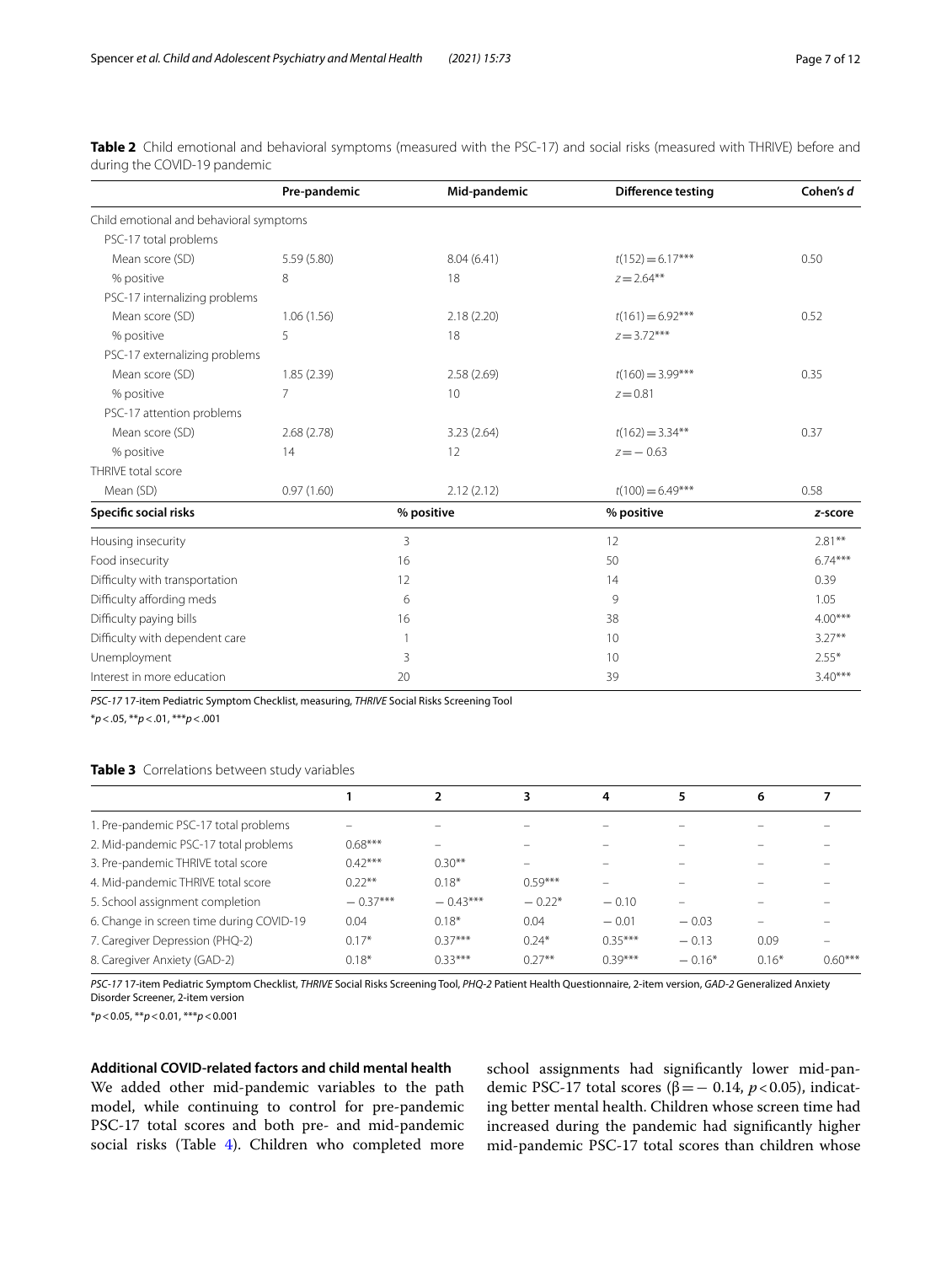|                                          | <b>Dependent variables</b>               |                                         |  |
|------------------------------------------|------------------------------------------|-----------------------------------------|--|
|                                          | Mid-pandemic PSC-17 total problems score | Mid-<br>pandemic<br><b>THRIVE score</b> |  |
| Stressor                                 | β                                        |                                         |  |
| Pre-pandemic PSC-17 total problems score | $0.57***$                                |                                         |  |
| Pre-pandemic THRIVE score                | $-0.01$                                  | $0.59***$                               |  |
| Mid-pandemic THRIVE score                | $-0.04$                                  | -                                       |  |
| School assignment completion             | $-0.14*$                                 |                                         |  |
| Exposure to COVID-19 media               | $-0.10$                                  |                                         |  |
| Knowing someone with COVID-19            | $-0.05$                                  | -                                       |  |
| Change in screen time during COVID-19    | $0.15***$                                |                                         |  |
| Caregiver GAD-2 score                    | 0.07                                     |                                         |  |
| Caregiver PHQ-2 score                    | $0.19***$                                |                                         |  |

<span id="page-8-0"></span>**Table 4** Path Model: COVID-stressors and mid-pandemic psychiatric symptoms

*PSC-17* 17-item Pediatric Symptom Checklist, *THRIVE* Social Risks Screening Tool, *PHQ-2* Patient Health Questionnaire, 2-item version, *GAD-2* Generalized Anxiety Disorder Screener, 2-item version

\**p*<0.05, \*\**p*<0.01, \*\*\**p*<0.001

screen time stayed the same or decreased ( $\beta$  = 0.15, *p*<0.01). Caregiver depression symptoms (measured with the PHQ-2) were also signifcantly associated with increased child mental health symptoms (measured by the PSC-17 total score) mid-pandemic  $(\beta = 0.19,$ *p*<0.01). Viewing COVID-related media and the extent of child exposure to COVID-related sickness and death were not signifcantly associated with PSC-17 total scores.

Twenty-nine percent of caregivers answered the open-ended question about how COVID-19 impacted their child's health or well-being (see Additional fle [2](#page-10-3): Table S1). Caregivers most frequently noted the negative effects of lack of activities outside of the house  $(n=11)$ , social isolation  $(n=11)$ , fear/anxiety about COVID-19  $(n=7)$ , trouble with remote learning  $(n=7)$ , sadness or depression (n=6), changes in general (n=5), stress about social determinants (housing, childcare, employment) on the family  $(n=5)$ , and lack of exercise or weight gain  $(n=4)$ . Five families reported their child was not negatively impacted by the pandemic.

#### **Assistance with referrals and resources**

Forty-fve caregivers (27%) asked for assistance with a referral or resource after completing the survey. The most common needs requested included assistance with utility bills  $(29%)$ , food  $(27%)$ , housing  $(18%)$ , financial difficulties (20%), behavioral health referrals (13%), childcare (7%), and education (6%). By partnering closely with the hospital's Pediatric Integrated Behavioral Health program and Pediatric Resources for COVID-19 program (a.k.a. Project REACH), research staff were able to successfully

provide resources for 82% of the needs requested. Examples of specifc assistance provided include: connection to an integrated behavioral health clinician, referrals to the hospital food pantry, toy donations, identifcation of educational programs, free tax assistance, and utility shut-of protection letters for children with chronic illness.

#### **Discussion**

In a sample of predominantly racial and ethnic minority school-age children recruited from an urban primary care setting, we found signifcantly increased mental health problems—particularly depression and anxiety—during the frst year of the COVID-19 pandemic, compared to the prior 6 months. Furthermore, we documented large increases in almost all social risks measured. To our knowledge, this is the frst study using pre and mid-pandemic data to quantify the negative psychosocial impact of the COVID-19 pandemic on predominantly racial and ethnic minority urban children.

Internalizing problems (depression and/or anxiety) increased to an alarming 18% in school-age children during the pandemic from 5% prior to the pandemic. Although few studies utilized pre-pandemic data for comparison, research has indicated high levels of depression and anxiety in children during the pandemic, with some evidence that they are connected to pandemic stressors. For example, Xie et al. found that among 1,784 primary school children surveyed in two Chinese cities after 33 days of lock down, 22.6% had symptoms of depression and 18.9% had symptoms of anxiety; these symptoms were signifcantly associated with worry about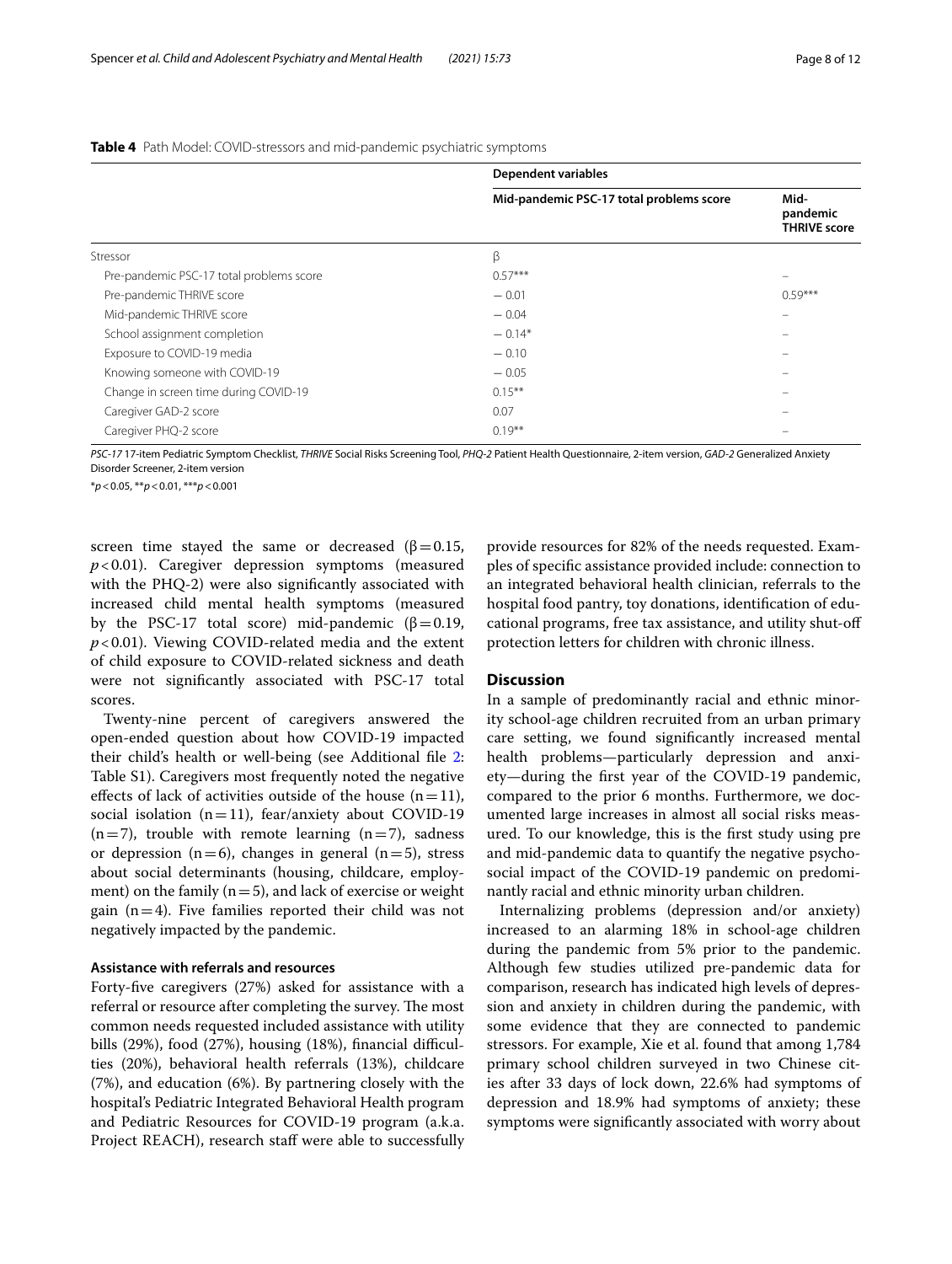COVID [[45](#page-11-37)]. In our qualitative data, caregivers also reported fear about COVID-19 contributing to anxiety.

In our sample, dramatic increases in social risks did not explain the rise in depression and anxiety symptoms. In fact, mental health symptoms were better correlated with social risks *before* the pandemic than *after*. It could be that the mental health impact of social risks is more chronic than acute, and that mental health would be impacted with persistence of these risks  $[46]$  $[46]$ . This will be important to measure in the future. In addition, other stressors—such as remote school and social isolation—may have contributed to depression and anxiety in children during the pandemic over and above the contribution of social risks. In the COVID Experiences fall 2020 nationwide survey, caregivers of school-age children were more likely to report worse mental health of children in virtual vs. in-person school (24.9% vs. 15.9%) [[47\]](#page-11-39). Almost all children in our sample were attending school remotely at the time of our mid-pandemic survey, and we found that less remote assignment completion was correlated with increased mental health problems. In the open-ended portion of our survey, parents also reported that trouble with remote learning negatively impacted their child's health. Therefore, school engagement and success may have a protective role in mental health, and may be an important target of interventions to improve child well-being both during a pandemic as well as in normal times.

We also found a negative association between increased screen time and child mental health. Longstanding concerns about screen time and mental health [[48\]](#page-12-0) have become particularly relevant in this time of remote schooling, as many young children have unprecedented access to screens and to the internet. One study suggested that it was not any internet use, but actually problematic internet use (i.e., addictive smart phone, gaming, or internet-related behavior) that was associated with increased psychological stress in children during the pandemic [\[23](#page-11-40)]. In addition, most children lacked organized, in-person activities such as sports and extracurriculars during the early phase of COVID-19, which can help deter excessive internet and media usage and also have protective efects for child mental health [\[49,](#page-12-1) [50\]](#page-12-2). In fact, parents reported in our open-ended question that lack of time out of the house, lack of physical activity, and weight gain were important contributors to worse health for their children during the pandemic. On the other hand, parents also described social isolation impacting their child's health during the pandemic, and the internet was an important way to maintain social connections. More research will be needed to understand the COVID-19 pandemic's long term infuence on child screen time use, social engagement, participation in activities, and mental health. However, these fndings already point to the need for public health efforts to decrease excessive and problematic screen time use in this generation of children, and for planning to prevent excessive screen time as an outcome of future pandemic mitigation measures, while balancing internet use to maintain social connections and prevent isolation.

In addition, we showed a relationship between child mental health and caregiver depression, which is a known risk factor for child mental health problems [[51](#page-12-3), [52\]](#page-12-4). Although we cannot assume a causal link, this fnding suggests that caregivers' mental health may have also declined during the pandemic, and this could be an important point of intervention. There is a growing body of literature documenting the negative impacts of the pandemic on caregiver mental health, including a study among 3000 Canadian adults [[53\]](#page-12-5) showing worse mental health among parents with minor children at home compared to other adults, and a study showing increased depression, anxiety, and stress among 2365 Australian parents compared to pre-pandemic estimates [[54\]](#page-12-6). This study also found that worse parent functioning was related to pre-existing parent and child physical and mental health conditions, These findings suggest that intervening on the caregiver and family level may be all the more important for children with mental health problems during COVID-19.

Our study has important strengths. This is one of the frst studies to include pre-pandemic symptom and social risk data in an examination of child psychosocial functioning during COVID-19. The PSC-17 allowed us to assess symptom severity and identify children at high risk in multiple domains. Enrolling a primary care sample allowed us to show the burden of new mental health concerns in previously asymptomatic children. In addition, we were able to partner with primary care and hospital programs to help address needs that arose in the survey for interested parents. Finally, our sample of urban, predominantly racial and ethnic minority children highlights the psychosocial burden of the pandemic on these disproportionately impacted families.

Our study has a few limitations. We recruited from one hospital in a major city and in just three languages; thus, our fndings may not generalize to other geographical locations and populations. Although non-response bias is possible, our sample was not diferent from the full pool of eligible children in terms of pre-pandemic mental health symptoms. Technological barriers may have prevented some caregivers from participating, although they could complete questionnaires by phone. We also did not have pre-pandemic measures of caregiver mental health, and so it was not possible to measure the efect of changes in caregiver mental health on child mental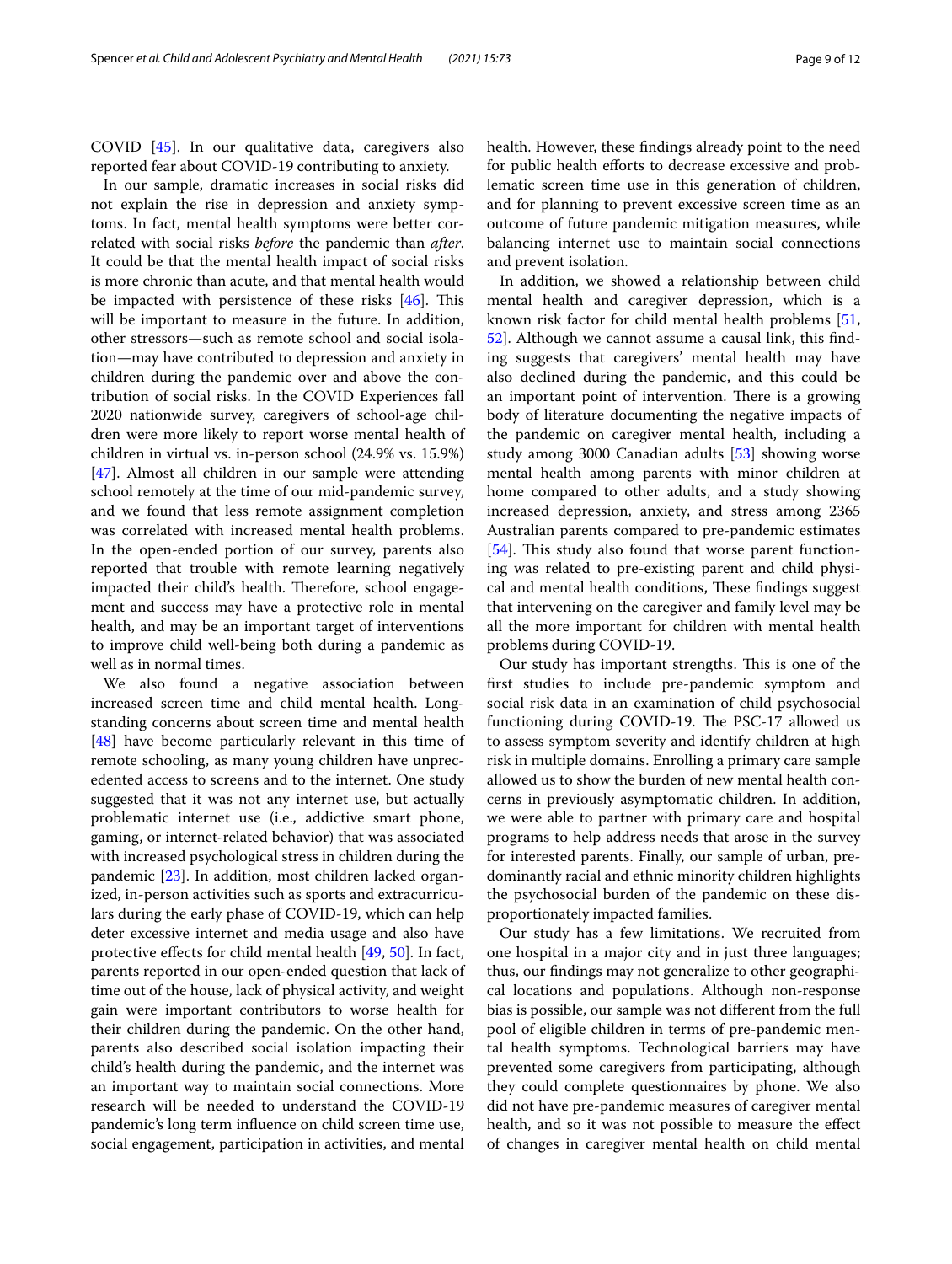health during the pandemic. Finally, the impact of the COVID-19 pandemic on child mental health may not be steady over time, and further longitudinal data will be required to understand the long-term implications.

These findings should represent a call to action. Public health efforts to mitigate the psychosocial effects of the pandemic on racial and ethnic minority children and communities will be critical. Pre-pandemic, access to child mental healthcare was already a problem, and this increased volume will be difficult to accommodate within the current mental health system. Rather, public funding sources could support new or expanded communitybased, school-based, family-based, and trauma-informed treatment and prevention programs to reach the most afected families. Employing evidence-informed, community health worker approaches may hold particular promise to meet the increased need. Clinical systems and researchers should continue to evaluate pandemic impacts on families over time, as well as the outcomes of publicly funded programs. Continued universal mental health and social needs screening in primary care will be an important part of this ongoing assessment.

#### **Conclusion**

We found increased depression and anxiety problems and social risks during the COVID-19 pandemic compared to before among predominantly racial and ethnic minority school-aged children in an urban pediatric primary care setting. Less school assignment completion, increased screen time, and caregiver depression were signifcantly associated with increased mid-pandemic mental health symptoms. Additional public health measures will be needed to mitigate this psychosocial crisis for young children.

#### **Abbreviations**

PSC-17: 17-Item Pediatric Symptom Checklist; COVID-19: Coronavirus Disease 2019; THRIVE: Social Needs Screener; EHR: Electronic health record; HIPAA: Health Insurance Portability and Accountability Act; REDCap: Research Electronic Data CAPture; PSC-35: 35-Item Pediatric Symptom Checklist; WE CARE: Well Child Care, Evaluation, Community Resources, Advocacy, Referral, Education; PHQ-2: Patient Health Questionnaire, 2-item version; GAD-2: General Anxiety Disorder Screener, 2-item version; PHQ-9: Patient Health Questionnaire, 9-item version; GAD-7: General Anxiety Disorder Screener, 7-item version; SD: Standard deviation.

#### **Supplementary Information**

The online version contains supplementary material available at [https://doi.](https://doi.org/10.1186/s13034-021-00419-w) [org/10.1186/s13034-021-00419-w.](https://doi.org/10.1186/s13034-021-00419-w)

<span id="page-10-3"></span><span id="page-10-2"></span>**Additional fle 1.** Mid-pandemic questionnaire.

**Additional fle 2.** Content analysis of answers to the open-ended question: "Please tell us anything else you think is important about how coronavirus has impacted your child's health or well-being.

#### **Acknowledgements**

Not applicable.

#### **Authors' contributions**

AS conceptualized and designed the study, supervised data collection and analysis, performed interpretation of analysis, drafted the initial manuscript, and reviewed and revised the manuscript. RO contributed methodological expertise to study design, conducted analyses, interpreted analyses, drafted the initial manuscript, and reviewed and revised the manuscript. RD prepared data collection instruments, coordinated data collection, collected data, assisted in data cleaning and variable selection for analysis, drafted the initial manuscript, and reviewed and revised the manuscript. JKL developed data collection instruments, provided supervision for data collection, collected data, drafted the initial manuscript, and reviewed and revised the manuscript. JS and JL provided supervision for data collection, collected data, and reviewed and revised the manuscript. MS coordinated data collection, collected data, assisted in data cleaning and analysis, and reviewed and revised the manuscript. JK, SJ, and CP collected data, drafted the initial manuscript, and reviewed and revised the manuscript. NZ developed data collection instruments, collected data, and reviewed and revised the manuscript. TB assisted with development of data collection instruments, conducted analyses, and reviewed and revised the manuscript. MR, LM, CJ, and VL collected data and reviewed and revised the manuscript. AG and JMM conceptualized and designed the study and critically reviewed the manuscript for important intellectual content. All authors approved the fnal manuscript as submitted and agree to be accountable for all aspects of the work. All authors read and approved the fnal manuscript.

#### **Funding**

This study was supported by the National Institute of Mental Health, Grant K23MH118478, and by the National Center for Advancing Translational Sciences, National Institutes of Health, through BU-CTSI Grant Number 1UL1TR001430. Its contents are solely the responsibility of the authors and do not necessarily represent the official views of the NIH.

#### **Availability of data and materials**

The datasets used and analysed during the current study are available from the corresponding author on reasonable request.

#### **Declarations**

#### **Ethics approval and consent to participate**

Boston University Medical Campus Institutional Review Board.

#### **Consent for publication**

Not applicable.

#### **Competing interests**

The authors declare that they have no competing interests.

#### **Author details**

<sup>1</sup> Department of Psychiatry, Boston University School of Medicine, Boston Medical Center, Boston, MA 02118, USA. <sup>2</sup> Department of Psychiatry, Massachusetts General Hospital, Harvard Medical School, Boston, MA, USA.<sup>3</sup> Department of Pediatrics, University of Massachusetts Medical School, Worcester, MA, USA.

Received: 3 August 2021 Accepted: 4 November 2021 Published online: 02 December 2021

#### **References**

- <span id="page-10-0"></span>1. Cucinotta D, Vanelli M. WHO declares COVID-19 a pandemic. Acta Biomed. 2020;91(1):157–60.
- <span id="page-10-1"></span>2. Center for Translational Neuroscience. Health (Still) Interrupted: Pandemic Continues to Disrupt Young Children's Healthcare Visits. Medium. [Internet]. 2020. [https://medium.com/rapid-ec-project/health-still-interrupted](https://medium.com/rapid-ec-project/health-still-interrupted-pandemic-continues-to-disrupt-young-childrens-healthcare-visits-e252126b76b8)[pandemic-continues-to-disrupt-young-childrens-healthcare-visits-e2521](https://medium.com/rapid-ec-project/health-still-interrupted-pandemic-continues-to-disrupt-young-childrens-healthcare-visits-e252126b76b8) [26b76b8](https://medium.com/rapid-ec-project/health-still-interrupted-pandemic-continues-to-disrupt-young-childrens-healthcare-visits-e252126b76b8).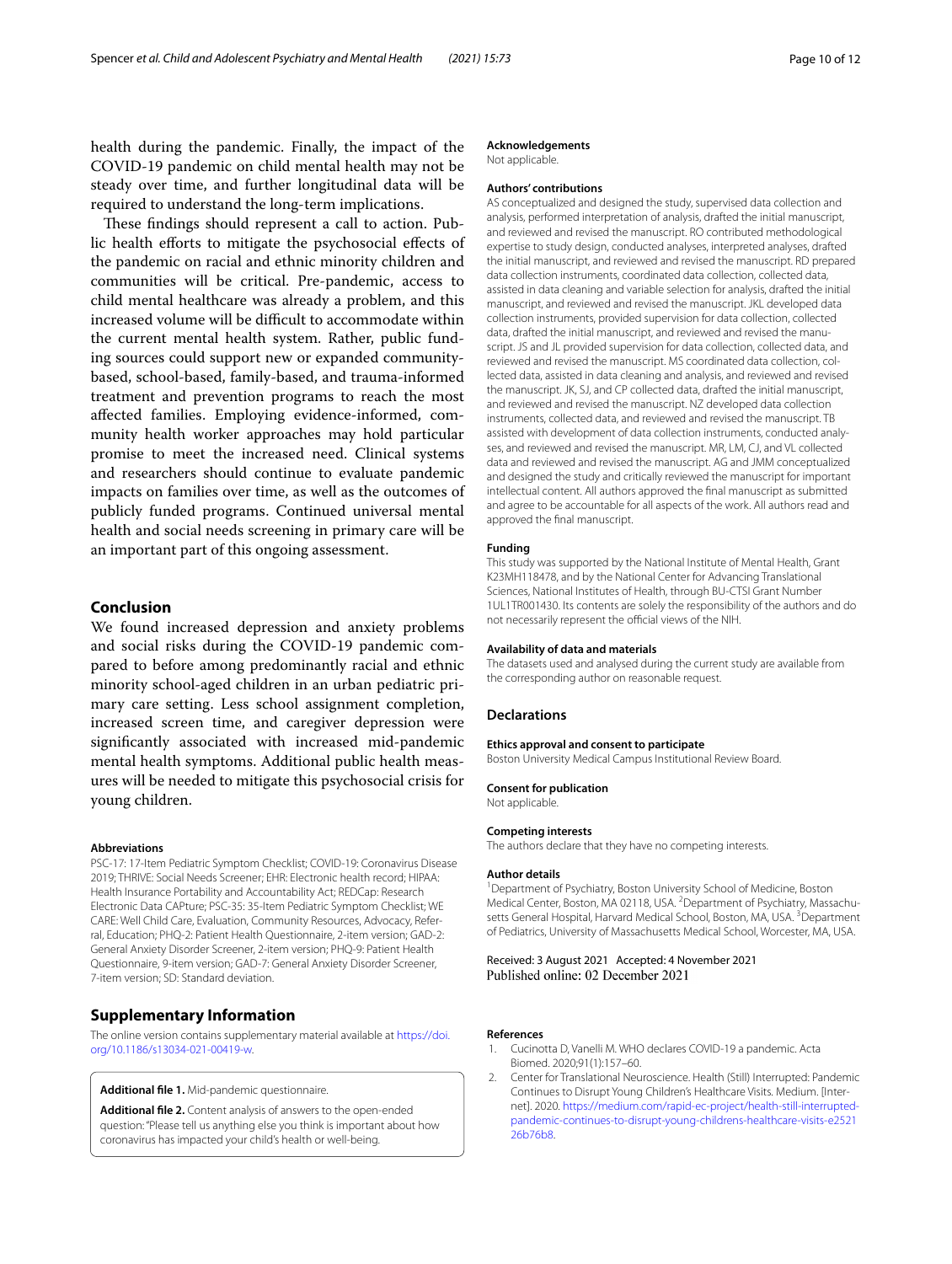- <span id="page-11-0"></span>3. Sprang G, Silman M. Posttraumatic stress disorder in parents and youth after health-related disasters. Disaster Med Public Health Prep. 2013;7(1):105–10.
- <span id="page-11-1"></span>4. Whitney DG, Peterson MD. US national and state-level prevalence of mental health disorders and disparities of mental health care use in children. JAMA Pediatr. 2019;173(4):389–91.
- <span id="page-11-2"></span>5. Juster R-P, McEwen BS, Lupien SJ. Allostatic load biomarkers of chronic stress and impact on health and cognition. Neurosci Biobehav Rev. 2010;35(1):2–16.
- <span id="page-11-3"></span>6. McEwen BS. Neurobiological and systemic efects of chronic stress. Chronic Stress (Thousand Oaks). 2017;1.
- <span id="page-11-4"></span>7. Spencer AE, Baul TD, Sikov J, Adams WG, Tripodis Y, Buonocore O, et al. The relationship between social risks and the mental health of schoolage children in primary care. Acad Pediatr. 2020;20(2):208–15.
- 8. Evans GW, Cassells RC. Childhood poverty, cumulative risk exposure, and mental health in emerging adults. Clin Psychol Sci. 2014;2(3):287–96.
- 9. Nikulina V, Widom CS, Czaja S. The role of childhood neglect and childhood poverty in predicting mental health, academic achievement and crime in adulthood. Am J Community Psychol. 2011;48(3–4):309–21.
- 10. Hofmann JA, Farrell CA, Monuteaux MC, Fleegler EW, Lee LK. Association of pediatric suicide with county-level poverty in the United States, 2007–2016. JAMA Pediatr. 2020;174(3):287–94.
- <span id="page-11-5"></span>11. Yoshikawa H, Aber JL, Beardslee WR. The effects of poverty on the mental, emotional, and behavioral health of children and youth: implications for prevention. Am Psychol. 2012;67(4):272–84.
- <span id="page-11-6"></span>12. Alegria M, Vallas M, Pumariega AJ. Racial and ethnic disparities in pediatric mental health. Child Adolesc Psychiatr Clin N Am. 2010;19(4):759–74.
- <span id="page-11-7"></span>13. Odoms-Young AM. Examining the impact of structural racism on food insecurity: implications for addressing racial/ethnic disparities. Fam Community Health. 2018;41(Suppl 2):S3-6.
- <span id="page-11-8"></span>14. Melchior M, Chastang J-F, Falissard B, Galéra C, Tremblay RE, Côté SM, et al. Food insecurity and children's mental health: a prospective birth cohort study. PLoS One [Internet]. 2012;7(12). [https://www.ncbi.nlm.nih.](https://www.ncbi.nlm.nih.gov/pmc/articles/PMC3530436/) [gov/pmc/articles/PMC3530436/.](https://www.ncbi.nlm.nih.gov/pmc/articles/PMC3530436/)
- <span id="page-11-9"></span>15. Kleinman RE, Murphy JM, Little M, Pagano M, Wehler CA, Regal K, et al. Hunger in children in the United States: potential behavioral and emotional correlates. Pediatrics. 1998;101(1):E3.
- <span id="page-11-10"></span>16. Alaimo K, Olson CM, Frongillo EA. Family food insufficiency, but not low family income, is positively associated with dysthymia and suicide symptoms in adolescents. J Nutr. 2002;132(4):719–25.
- <span id="page-11-11"></span>17. Assari S, Moghani Lankarani M, Caldwell CH. Discrimination increases suicidal ideation in black adolescents regardless of ethnicity and gender. Behav Sci (Basel). 2017;7(4):75.
- <span id="page-11-12"></span>18. Coker TR, Elliott MN, Kataoka S, Schwebel DC, Mrug S, Grunbaum JA, et al. Racial/ethnic disparities in the mental health care utilization of ffth grade children. Acad Pediatr. 2009;9(2):89–96.
- <span id="page-11-13"></span>19. Howell EA, Mora PA, Horowitz CR, Leventhal H. Racial and ethnic diferences in factors associated with early postpartum depressive symptoms. Obstet Gynecol. 2005;105(6):1442–50.
- <span id="page-11-14"></span>20. Kozhimannil KB, Trinacty CM, Busch AB, Huskamp HA, Adams AS. Racial and ethnic disparities in postpartum depression care among low-income women. Psychiatr Serv. 2011;62(6):619–25.
- <span id="page-11-15"></span>21. Racine N, Cooke JE, Eirich R, Korczak DJ, McArthur B, Madigan S. Child and adolescent mental illness during COVID-19: a rapid review. Psychiatry Res. 2020;292:113307.
- <span id="page-11-17"></span>22. Panchal U, Salazar de Pablo G, Franco M, Moreno C, Parellada M, Arango C, et al. The impact of COVID-19 lockdown on child and adolescent mental health: systematic review. Eur Child Adolesc Psychiatry. 2021;1–27.
- <span id="page-11-40"></span>23. Chen I-H, Chen C-Y, Pakpour AH, Grifths MD, Lin C-Y. Internet-related behaviors and psychological distress among schoolchildren during COVID-19 school suspension. J Am Acad Child Adolesc Psychiatry. 2020;59(10):1099-1102.e1.
- 24. Samji H, Wu J, Ladak A, Vossen C, Stewart E, Dove N, et al. Review: Mental health impacts of the COVID-19 pandemic on children and youth—a systematic review. Child Adolesc Ment Health. 2021.
- <span id="page-11-16"></span>25. Ma L, Mazidi M, Li K, Li Y, Chen S, Kirwan R, et al. Prevalence of mental health problems among children and adolescents during the COVID-19 pandemic: a systematic review and meta-analysis. J Afect Disord. 2021;1(293):78–89.
- <span id="page-11-18"></span>26. Waite P, Pearcey S, Shum A, Raw JAL, Patalay P, Creswell C. How did the mental health symptoms of children and adolescents change over

early lockdown during the COVID-19 pandemic in the UK? JCPP Adv. 2021;1(1):e12009.

- <span id="page-11-19"></span>27. Penner F, Ortiz JH, Sharp C. Change in youth mental health during the COVID-19 pandemic in a majority Hispanic/Latinx US sample. J Am Acad Child Adolesc Psychiatry. 2021;60(4):513–23.
- <span id="page-11-20"></span>28. Murphy JM, Bergmann P, Chiang C, Sturner R, Howard B, Abel MR, et al. The PSC-17: subscale scores, reliability, and factor structure in a new national sample. Pediatrics. 2016;138(3).
- <span id="page-11-21"></span>29. Harris PA, Taylor R, Thielke R, Payne J, Gonzalez N, Conde JG. Research electronic data capture (REDCap)–a metadata-driven methodology and workflow process for providing translational research informatics support. J Biomed Inform. 2009;42(2):377–81.
- <span id="page-11-22"></span>30. Harris PA, Taylor R, Minor BL, Elliott V, Fernandez M, O'Neal L, et al. The REDCap consortium: building an international community of software platform partners. J Biomed Inform. 2019;95:103208.
- <span id="page-11-23"></span>31. Gardner W, Lucas A, Kolko DJ, Campo JV. Comparison of the PSC-17 and alternative mental health screens in an at-risk primary care sample. J Am Acad Child Adolesc Psychiatry. 2007;46(5):611–8.
- <span id="page-11-24"></span>32. Spencer AE, Plasencia N, Sun Y, Lucke C, Haile H, Cronin R, et al. Screening for attention-deficit/hyperactivity disorder and comorbidities in a diverse, urban primary care setting. Clin Pediatr (Phila). 2018;57(12):1442–52.
- <span id="page-11-25"></span>33. Gardner W, Murphy M, Childs G, Kelleher K, Pagano M, Jellinek M, et al. The PSC-17: A brief pediatric symptom checklist with psychosocial problem subscales. A report from PROS and ASPN. CHILD CARE, HLTH DEV, CHILD CARE, HLTH DEV, Child: care, health and development. 1999;5(3):225–36.
- <span id="page-11-26"></span>34. Buitron de la Vega P, Losi S, Sprague Martinez L, Bovell-Ammon A, Garg A, James T, et al. Implementing an EHR-based screening and referral system to address social determinants of health in primary care. Med Care. 2019;57:S133.
- <span id="page-11-27"></span>35. Garg A, Toy S, Tripodis Y, Silverstein M, Freeman E. Addressing social determinants of health at well child care visits: a cluster RCT. Pediatrics. 2015;135(2):e296-304.
- <span id="page-11-28"></span>36. Hager ER, Quigg AM, Black MM, Coleman SM, Heeren T, Rose-Jacobs R, et al. Development and validity of a 2-item screen to identify families at risk for food insecurity. Pediatrics. 2010;126(1):e26-32.
- <span id="page-11-29"></span>37. Kroenke K, Spitzer RL, Williams JBW. The Patient Health Questionnaire-2: validity of a two-item depression screener. Med Care. 2003;41(11):1284–92.
- <span id="page-11-30"></span>38. Plummer F, Manea L, Trepel D, McMillan D. Screening for anxiety disorders with the GAD-7 and GAD-2: a systematic review and diagnostic metaanalysis. Gen Hosp Psychiatry. 2016;39:24–31.
- <span id="page-11-31"></span>39. Kroenke K, Spitzer RL, Williams JBW. The PHQ-9. J Gen Intern Med. 2001;16(9):606–13.
- <span id="page-11-32"></span>40. Spitzer RL, Kroenke K, Williams JBW, Löwe B. A brief measure for assessing generalized anxiety disorder: the GAD-7. Arch Intern Med. 2006;166(10):1092–7.
- <span id="page-11-33"></span>41. StataCorp. Stata statistical software: release 16. College Station: StataCorp LLC; 2019. p. 2019.
- <span id="page-11-34"></span>42. Kline RB. Principles and Practice of Structural Equation Modeling: Fourth Edition [Internet]. Guilford Press. [cited 2021 Oct 20]. [https://www.guilf](https://www.guilford.com/books/Principles-and-Practice-of-Structural-Equation-Modeling/Rex-Kline/9781462523344) [ord.com/books/Principles-and-Practice-of-Structural-Equation-Modeling/](https://www.guilford.com/books/Principles-and-Practice-of-Structural-Equation-Modeling/Rex-Kline/9781462523344) [Rex-Kline/9781462523344](https://www.guilford.com/books/Principles-and-Practice-of-Structural-Equation-Modeling/Rex-Kline/9781462523344).
- <span id="page-11-35"></span>43. Hsieh H-F, Shannon SE. Three approaches to qualitative content analysis. Qual Health Res. 2005;15(9):1277–88.
- <span id="page-11-36"></span>44. Elo S, Kääriäinen M, Kanste O, Pölkki T, Utriainen K, Kyngäs H. Qualitative content analysis: a focus on trustworthiness. SAGE Open. 2014;4(1):2158244014522633.
- <span id="page-11-37"></span>45. Xie X, Xue Q, Zhou Y, Zhu K, Liu Q, Zhang J, et al. Mental health status among children in home confnement during the coronavirus disease 2019 outbreak in Hubei Province, China. JAMA Pediatr. 2020;174(9):898–900.
- <span id="page-11-38"></span>46. Felitti VJ, Anda RF, Nordenberg D, Williamson DF, Spitz AM, Edwards V, et al. Relationship of childhood abuse and household dysfunction to many of the leading causes of death in adults: the adverse childhood experiences (ACE) study. Am J Prev Med. 1998;14(4):245–58.
- <span id="page-11-39"></span>47. Verlenden JV. Association of Children's Mode of School Instruction with Child and Parent Experiences and Well-Being During the COVID-19 Pandemic—COVID Experiences Survey, United States, October 8–November 13, 2020. MMWR Morb Mortal Wkly Rep [Internet]. 2021;70. [https://www.](https://www.cdc.gov/mmwr/volumes/70/wr/mm7011a1.htm) [cdc.gov/mmwr/volumes/70/wr/mm7011a1.htm](https://www.cdc.gov/mmwr/volumes/70/wr/mm7011a1.htm)